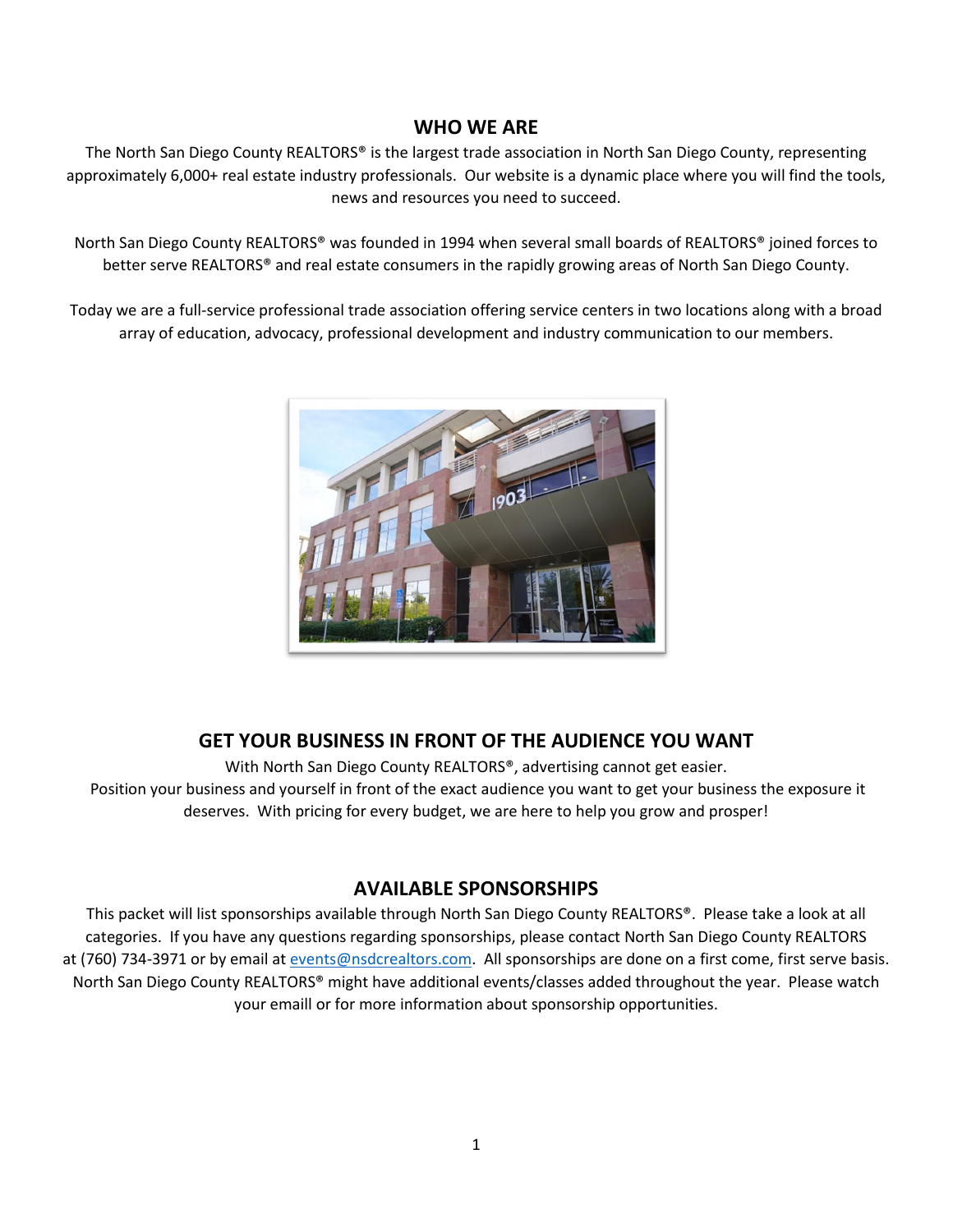# **EDUCATION**

North San Diego County REALTORS® *offers dynamic training by industry experts ranging from basic to advance. Topics such as; Risk Reduction, Commercial, Professional Development, Property Management, Technology, Marketing and More!* 

#### **INDIVIDUAL CLASSES**

#### **Class Sponsor \$150**

Sponsorship includes table to display your product and promotional materials. The opportunity to meet and greet attendees before the event and special recognition at the beginning of the program. *You can sponsor an individual class or consider a "Bundle Sponsorship" which includes 3 classes and receive a 25% discount. Staff to confirm which type of class(es) you would like to sponsor at sign-up.* 

## **SPECIALTY CLASSES**

*Specialty Classes are usually held offsite at various venues due to the number of attendees, which averages between 50-100 attendees, sometimes more.* 

## **Specialty Sponsor \$300 - \$500**

Includes table to display your product and promotional materials. The opportunity to meet and greet attendees before the event, logo on all promotional materials, PowerPoint Slide in the slide show and special recognition at the beginning of the program. *NSDCR Staff will call you to determine which class you would like to sponsor at sign-up.* 

## **ONLINE CLASSES**

## **Webinar \$200**

Includes your logo in the education newsletter when marketing the webinar. The opportunity to raffle a prize to be given during or at the end of the webinar for agents that enter their email in the chat. Speaking opportunity at the beginning of the webinar (2 minutes). Your contact information included at the beginning of the webinar.

## **COMMERCIAL LEARNING NETWORK**

*In North San Diego County's dynamic market, commercial real estate is a fast-paced profession that helps businesses locate their operations in the perfect spot for foot traffic and visibility.*

## **Monthly Meeting (Online) Sponsor \$100**

Includes your logo in the education newsletter when marketing the webinar. The opportunity to raffle a prize to be given during or at the end of the webinar for agents that enter their email in the chat. Speaking opportunity at the beginning of the webinar (2 minutes). Your contact information included at the beginning of the webinar.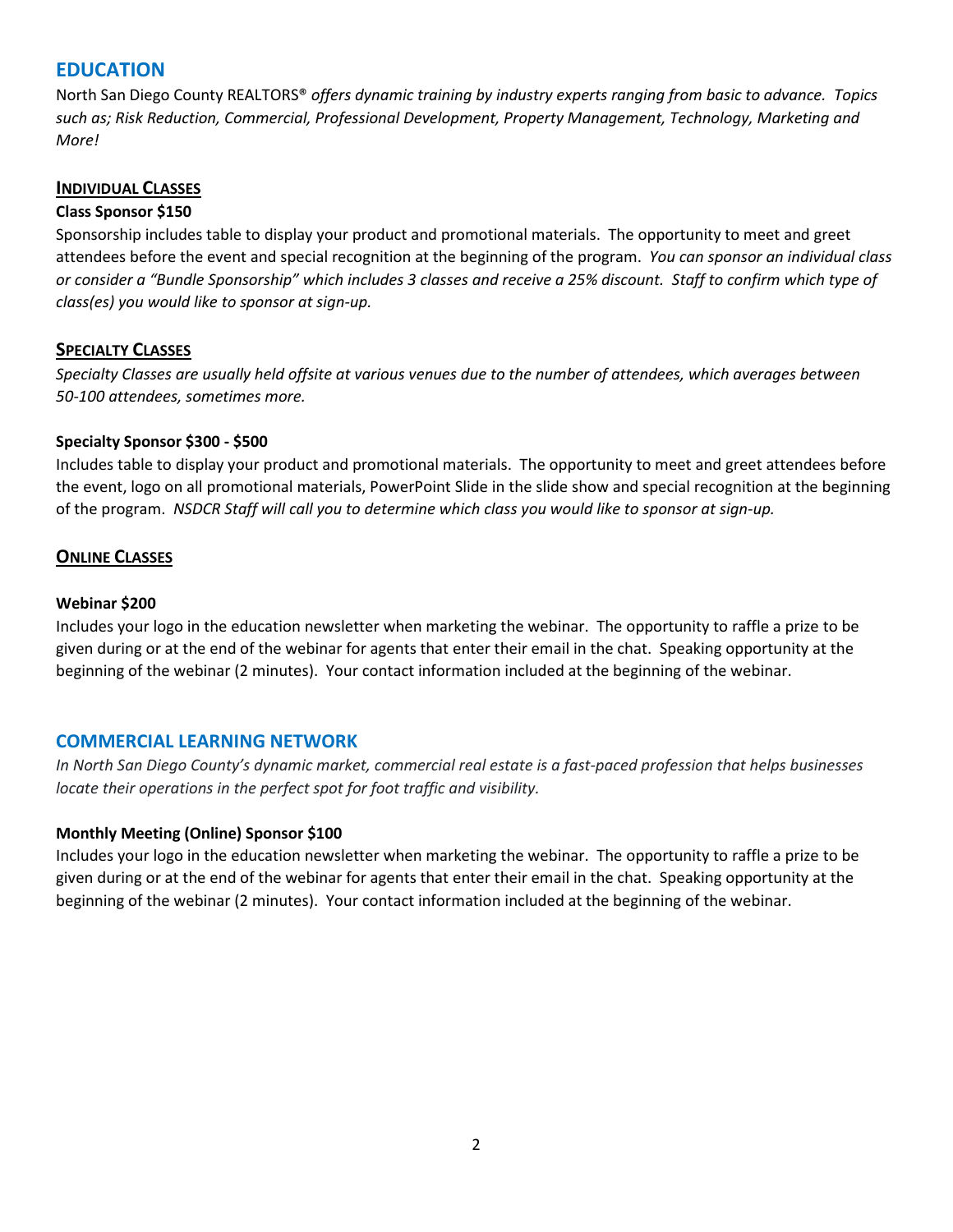# **PROFESSIONAL STANDARDS**

North San Diego County REALTORS® *Professional Standards Division is one of the fastest growing parts of our Association. Due to being far less expensive and intensive as court hearings and litigation, Professional Standards offers mediation and dispute resolution.* 

## **Live Beginning & Advanced Professional Standards Training**

#### **Mediation Training**

\$200 per training

Your logo displayed on all marketing materials for the class. Opportunity to speak for 5 minutes and hand out marketing materials to attendees at the beginning of the program.

## **YOUNG PROFESSIONALS NETWORK**

*Our YPN is a thriving group of young real estate practitioners who strive for ways to connect with like-minded people and tap into valuable resources that will help them succeed in the always competitive real estate sector. Through Mixers, Power Lunches, Educational Events and Community outreach your business will be in good company. YPN offers two annual sponsorships.*

#### **Platinum Sponsor \$2,500**

A minimum of 6 events per calendar year to promote your business and 4 FREE Tickets to each event. Exposure on all marketing and event promotional materials with FULL LOGO placement (i.e. Pop-Up Banner, Brochures, Facebook, Instagram, Twitter, NSDCR website, etc.). Opportunity to put your product or service in front of young professionals in the Real Estate, Title, Escrow, Mortgage Lending industries, etc. Verbal recognition at each event by a YPN committee member. One-minute interview video with a YPN Committee Member about your business which will be displayed on the YPN Facebook Page.

#### **Gold Sponsor \$1,200**

A minimum of 6 events per calendar year to promote your business and 2 FREE Tickets to each event. Exposure on all marketing and event promotional materials (i.e. Brochures, Facebook, Instagram, Twitter, North San Diego County REALTORS® website, etc.). Verbal recognition at each event by a YPN Committee Member.

## **MARKETING SESSIONS**

*Currently there are 5 weekly Marketing Sessions throughout* North San Diego County REALTORS®*. Each Marketing Session has a variety of sponsorships available. Everything from Room, Food, Coffee to Tour Sheet are available to sponsor. Due to there being 5 different Marketing Sessions, we ask that you contact our Marketing Session / Tour Coordinator directly for a list of sponsorships that are available at each marketing Session. Please call (760) 734-3971 or email caravans@nsdcrealtors.com.*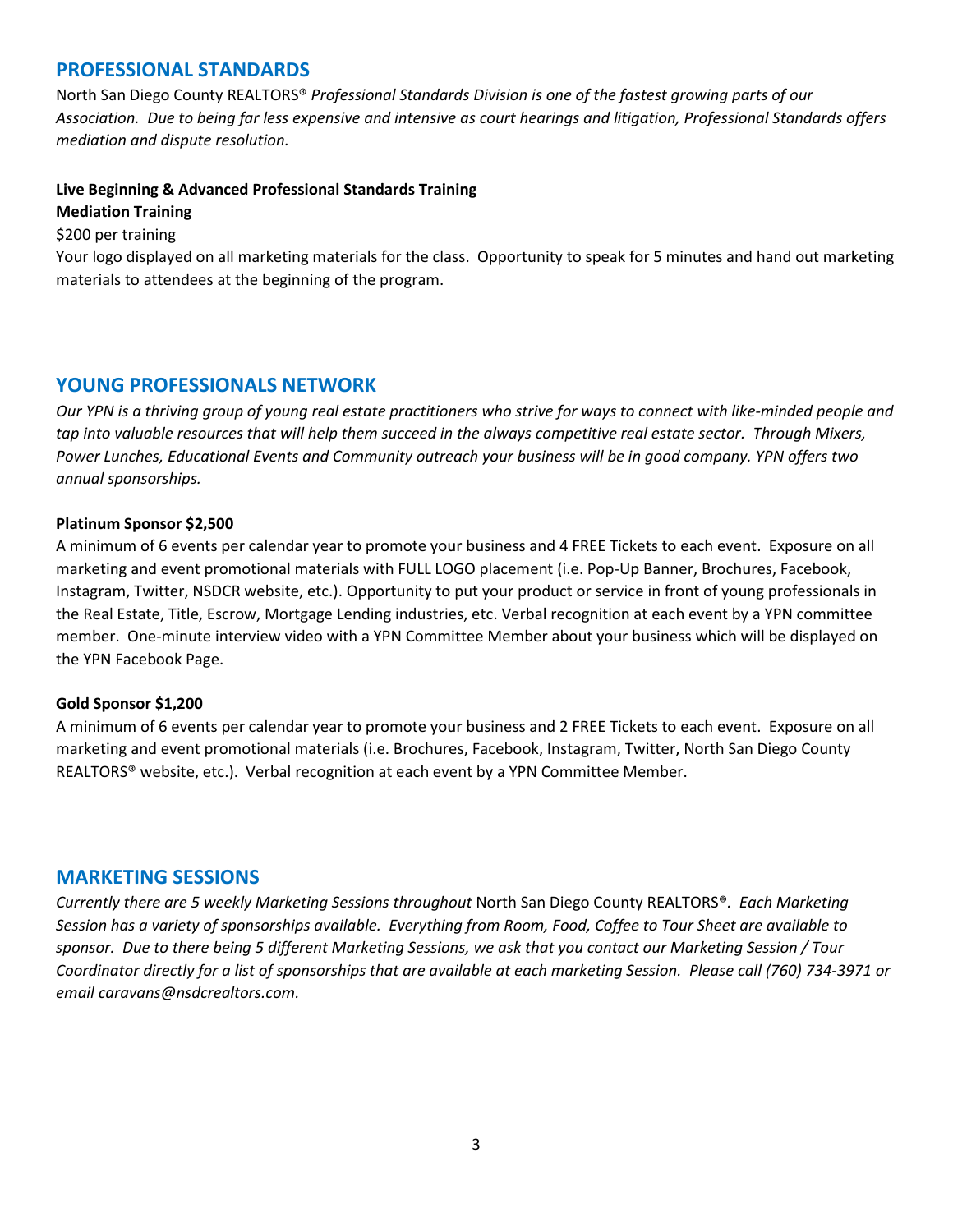# **EVENTS**

## **AWARDS SHOW – NOVEMBER**

*Be a part of our biggest event of the year. Deepen your brand's association with us and engage with a targeted audience of REALTORS®, brokers, and affiliates from across the region.* 

#### **Event Sponsor \$5,000**

Includes 10 tickets to the event. Signage on stage and at check in, recognition in email promotion and on our website. Listed in the evening program and announced during the event.

## **Evening Sponsor \$2,500**

Includes 4 tickets to the event, signage on stage and dessert bar. Recognition in the program, email promotion and on the NSDCR Website. Verbal recognition throughout the night.

## **Entertainment Sponsor \$2,000**

Includes 2 tickets to the event, signage on stage, recognition in the program and verbal recognition during the event. Recognition in email promotion and on our website.

## **Photobooth Sponsor \$1,500**

Includes 2 tickets, Company Logo on photo strips given away that night, recognition in the program and verbal recognition during the event.

## **Platinum Sponsor \$1,000**

Includes 2 tickets, recognition in the program and verbal recognition during the event.

#### **Gold Sponsor \$500**

Includes 1 ticket, recognition in the program and verbal recognition during the event.

#### **Silver Sponsor \$250**

Includes recognition in the program and verbal recognition during the event.

## **Table Sponsor \$150**

Includes recognition on table tent card and in the program.

# **E-NEWSLETTERS**

*Displaying your message on NSDCR's Education eNewsletter is an excellent way to promote your business. Our Education eNewsletter is sent to 6,000+ Recipients!*

## **EDUCATION ENEWSLETTER**

560(w) x 90(h) pixel banner sponosrship \$500/monthly Annual banner sponsorship \$5,000/yearly

*All eNews pricing is for web-ready artwork. Banner Sponsorship may include a link to your website. The following formats are acceptable for submitting your banner: Photoshop PSD files, EPS files, JPEG and GIF files.*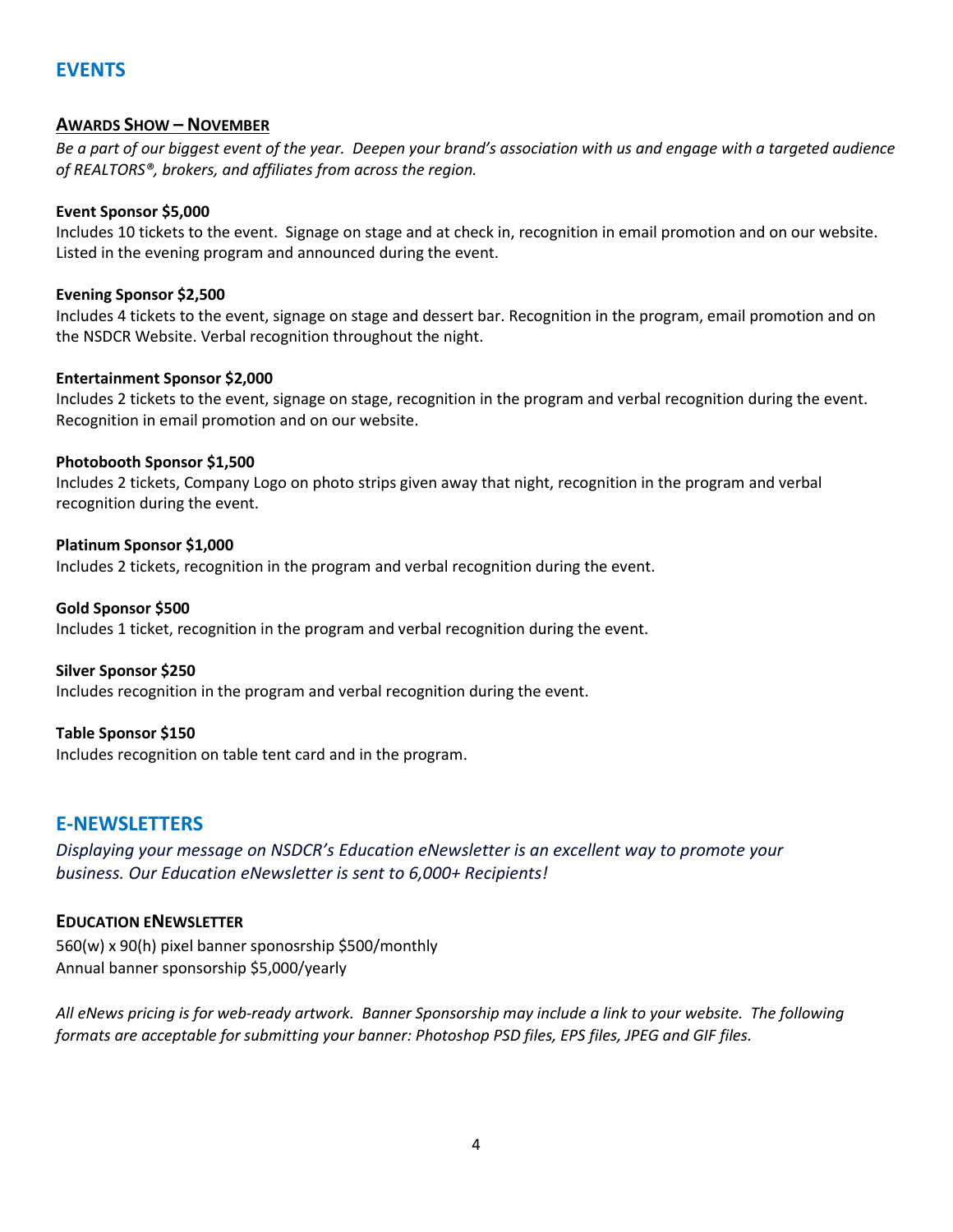# **NORTH SAN DIEGO COUNTY REALTORS® FEATURED AFFILIATE MLS DASHBOARD TILES**

## *10 spots available*

North San Diego County REALTORS® REALTORS® and MLS Members must log into the Dashboard to get into the MLS and get to different resource links. Have your company logo on a tile with a direct link to your website!

1227(w) x 166(h) pixel banner advertisement \$150/quarter *(1st qtr Jan-March, 2nd qtr April-June, 3rd qtr July-Sept, 4th qtr Oct-Dec)*

## **NORTH SAN DIEGO COUNTY REALTORS® MLS DASHBOARD**

#### *2 spots available*

North San Diego County REALTORS® and MLS Members must log into the Dashboard to get into the MLS. This will be one of the first things they see when they enter the Dashboard! There will be 2 noncompeting ads and 1 NSDCR Promo.

960(w) x 244(h) pixel banner advertisement \$250/monthly

## **NORTH SAN DIEGO COUNTY REALTORS® MLS HOMEPAGE**

#### *1 spot available*

North San Diego County REALTORS® and MLS Members will see this screen while they are logged in the MLS System.

This is the main page inside of Paragon. Place an ad of your choice with a direct link to your website!

560(w) x 90(h) pixel banner advertisement \$500/monthly

**For more information, examples of advertising space, availability, etc., contact NSDCR by phone 760-734-3971 or by email communications@nsdcrealtors.com.**

*Sponsorships will be on the first come, first paid basis. All pricing is for web-ready artwork. These sponsorships may include a link to your website. The following formats are acceptable for submitting your sponsorship: Photoshop PSD files, EPS files, JPEG and GIF files. We reserve the right to approve all sponsorships before they are uploaded. Pricing Effective 1/2022, prices are subject to change at any time.*